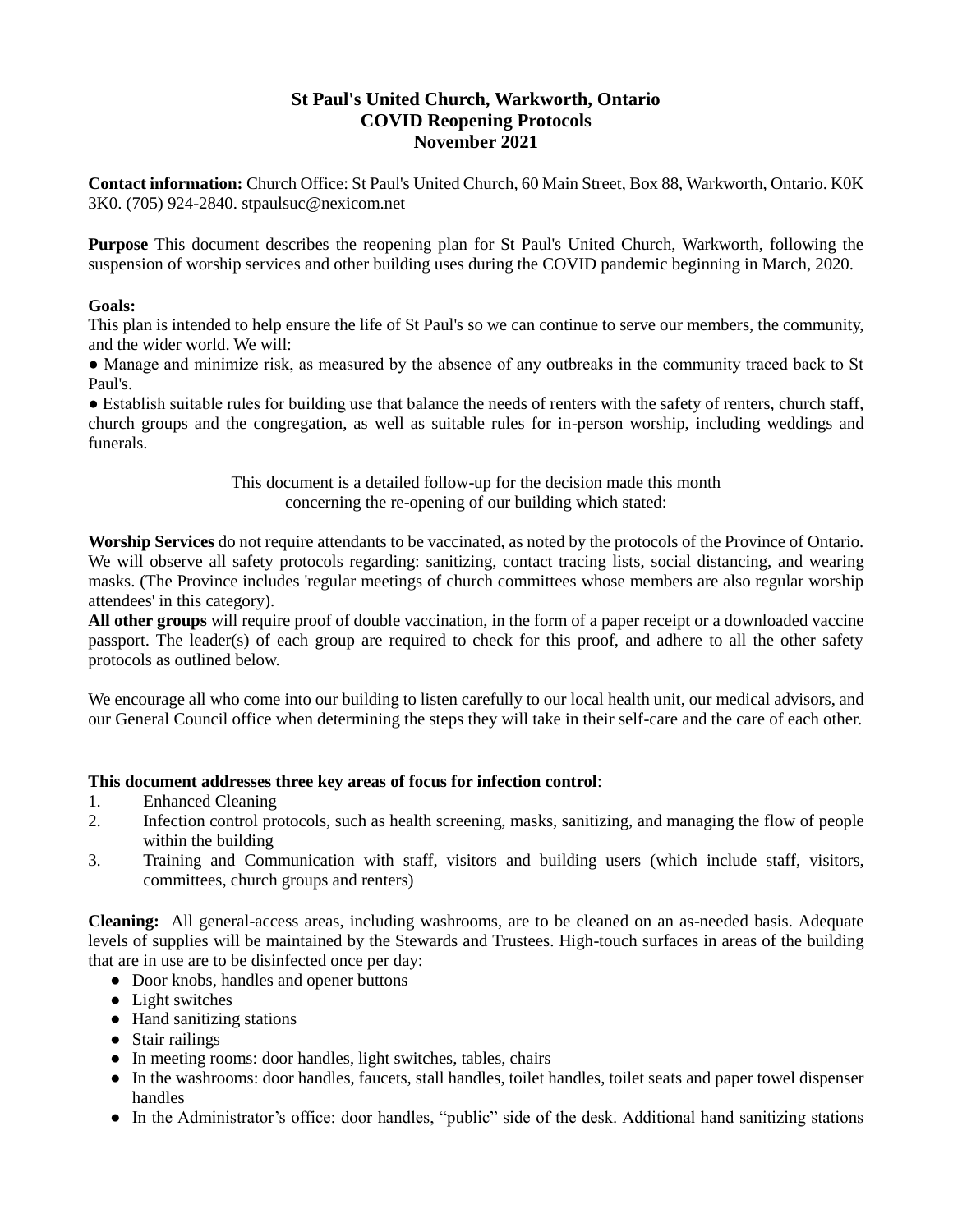will be installed around the church. St Paul's will provide cleaning supplies, signed out on a request basis, to group leaders who wish to do additional cleaning where they gather. These must be returned when the groups leave.

# **EACH GROUP IS RESPONSIBLE FOR ENSURING THEIR SPACE IS CLEAN AT THE END OF ITS USE.**

**Infection Control Protocols:** Health Screening. A health screening form has been created and paper forms have also been made available.

- Everyone must screen each day they enter the church building
- A screening reminder is posted on the front door
- Screening activities include the collection of contact information:
	- o This information will be used only for contact tracing
	- o For privacy and anonymity reasons, group leaders may instead maintain their own records of contact information for their groups
- The Administrator will retain paper forms for 30 days and then discard them.

**Mask Use:** Face masks are mandatory:

- Everyone entering the building must wear a face mask
- Masks must fit closely and cover the nose and mouth
- Face masks must remain in place at all times except:
	- o When staff members are alone in their own offices
	- o During Worship services, a person may remove their mask while speaking at the pulpit.
- During meetings, the chair or speaker may remove their mask while speaking at the "lecture" which is 2 metres from the audience.
- For meals in the Gathering Place, we will go by restaurant rules: masks can be taken off once seated at the table, but must be put back on if you leave your table. Persons should be seated in "cohort groups" of no more than 6 persons, and each "cohort group" should be separated by 2 meters or 6 feet. A "cohort group" is defined as a family, work or friendship group that meets regularly and during that meeting, masks are removed to eat or converse.
- • Practice good mask etiquette:
	- o Wash or hand-sanitize before donning and after removing your mask
	- o Choose a mask that is comfortable and does not muffle your words excessively
	- o Avoid touching your mask

**Building Usage:** The following restrictions apply to building usage:

- The number of people in each room is limited to the normal pre-COVID occupancy limits.
- Singing and playing wind instruments are permitted only as follows:
	- o During worship, our band can occupy the sound stage, at least 12 feet from everyone else.
	- o In renter or church user groups, where a suitable COVID safety plan has been approved by the COVID Reopening Committee
- Church users are to wash their hands and/or hand sanitize regularly, using the provided stations
- Renters and user groups must sign a COVID-specific agreement to follow these rules, and must establish and enforce their own specific protocols within their own groups
- Special arrangements may be put in place, by agreement of the Official Board, that modify these rules for certain building uses, e.g. recording services in the sanctuary or preparing brown bag lunches

### **Building Access:** The following rules will govern building access:

- • All groups meeting in the church or Gathering Place must be booked in advance with the office to ensure:
	- o Multiple groups are not entering or exiting at once
	- o Building users are aware of the protocols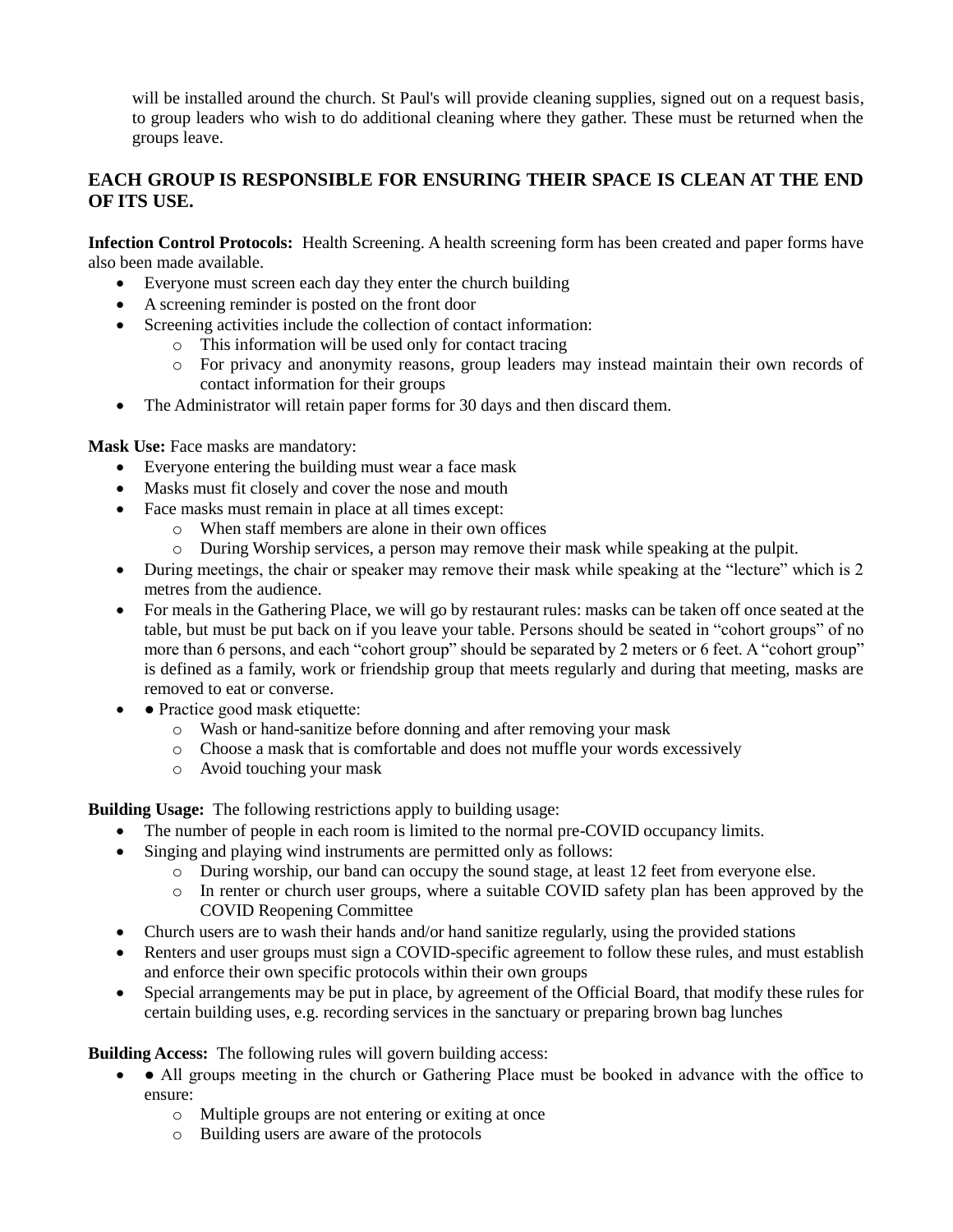- o Rooms are aired out and cleaned appropriately between uses (vacant for at least half an hour, or in the case of singing or playing wind instruments, for at least 12 hours)
- To open the building, staff or key volunteers will:
	- o Fill out the screening form themselves before arriving
	- o Let group leader(s) in as they arrive, ensuring they prove vaccination, screen, mask, etc.
- Group leaders will let in their groups as follows:
	- o Check that group members are vaccinated, have screened, are masked, hand sanitize, etc.
	- o Avoid congestion and otherwise maintain distancing on the way to and in the meeting rooms
- At least one greeter will be on hand for each in-person Sunday Worship service.
- Access by visitors from the general public will be at the discretion of the Administrator or another staff member they may be visiting.
	- o In all cases, screening, masks, hand sanitizing, distancing etc. are still required
- Access by contractors or service providers may be coordinated through a church committee so long as it is also booked with the Administrator.
	- o In all cases, screening, masks, hand sanitizing, etc. are still required
	- o Proof of vaccination is not required
	- o Whoever lets the contractor or service provider in must set the expectations

**Flow Control:** The following flow control measures will be put in place:

- 1. Closing off areas except for staff access
- 2. Taped arrows on the floor of the sanctuary to direct people down one aisle and up the other.

### **Training and Communication:**

Communication Plan The St Paul's Official Board will communicate with the following people:

- United Church of Canada, East Central Ontario Regional Council
- Haliburton, Kawartha, Pine Ridge District Health Unit
- Staff members
- The St Paul's congregation
- Renters and other user groups
- Church volunteers

Topics of communication will include education and training, monitoring and enforcing compliance and notification of changes.

**On-Site Signs**: Signs will be installed as follows:

- 1. At the main entrance of the building:
	- a) Protocols: proof of vaccination, mask use, hand washing/sanitizing, no food or drink
	- b) Screening reminder
	- c) Stay home if sick (with symptoms)
- 2. Area Closed on doors and hallways that are closed to general access
- 3. At hand sanitizing stations
- 4. Hand-washing instructions in washrooms

**Monitoring:** Group leaders are responsible for monitoring COVID protocols within their groups. The Administrator will be the first point of contact for group leaders to voice questions or concerns, or to give feedback to groups as necessary. The Administrator and the Stewards/Trustees will monitor the effectiveness of the plan and give feedback to the Official Board if adjustments are necessary. In case of non-compliance, St Paul's United Church reserves the right to revoke bookings. If necessary, this action will be administered jointly by the Official Board and the Administrator. The Official Board will also monitor the evolution of the pandemic within our area and the changing protocols from the Health Unit and other government entities. If our area returns to lock-down protocols, the church will be closed to renters and in-person Worship.

**Response to Infection or Suspected Infection:** Church users who have symptoms should call a COVID